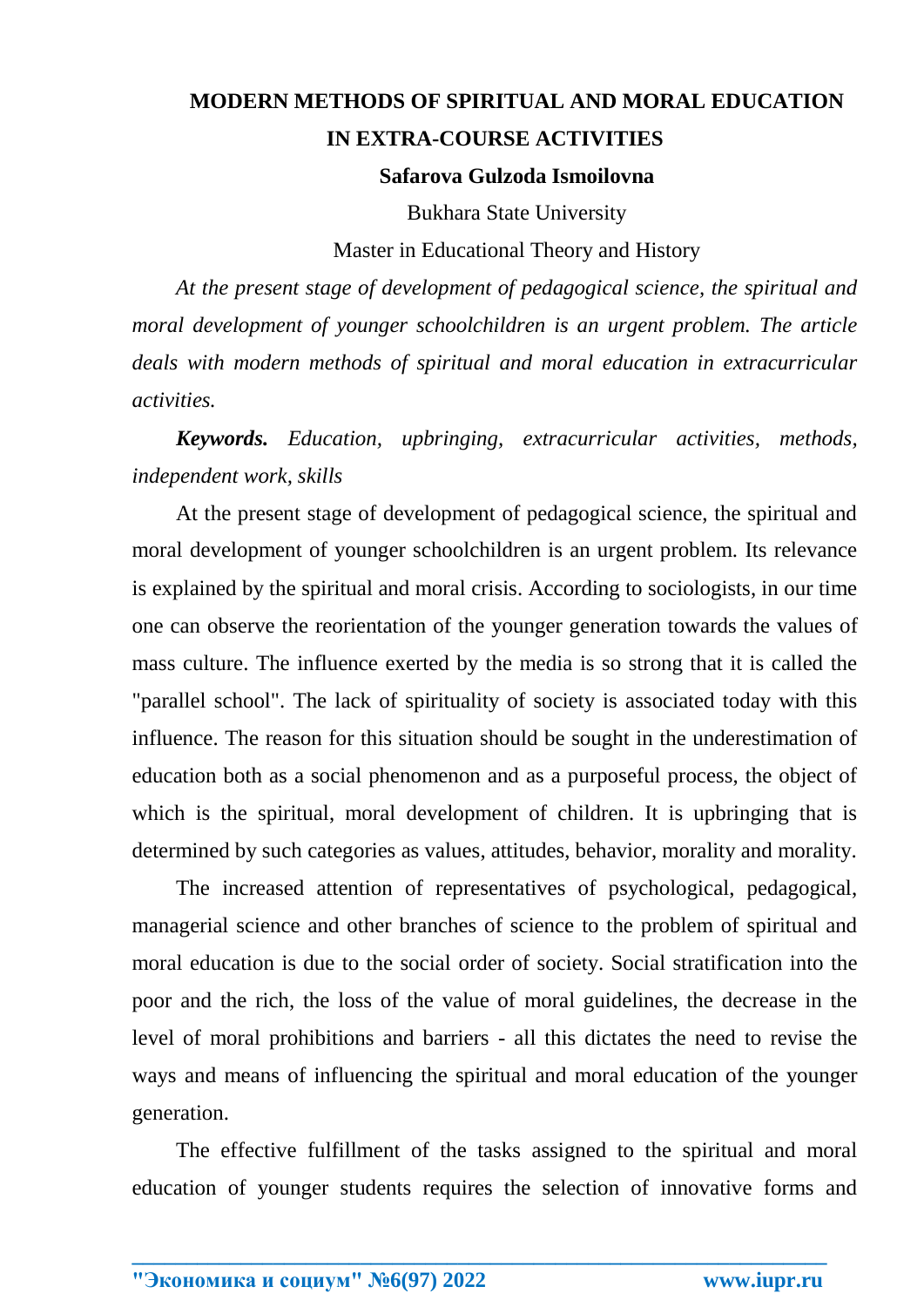methods. In this matter, the teacher proceeds from the social requirements of the times. Rapid changes in society complicate the choice of effective forms and methods of influencing the spiritual and moral sphere. A modern teacher is not always ready to use innovative forms and methods, giving preference to traditional ones. Reliance on obsolete forms and methods of forming spiritual and moral foundations leads to conflicts in society.

An analysis of the literature on the problem of innovative forms and methods allows us to state that the problem is poorly studied and poorly developed.

The younger school age is the most sensitive to spiritual and moral education. The shortcomings of this upbringing are difficult to make up for in later years. Experienced and assimilated by the younger schoolchild in childhood is characterized by great psychological stability. When developing innovative forms and methods of spiritual and moral education, it should be remembered that the main content of spiritual and moral education is the basic national values. These values are stored in cultural and family traditions, passed down from generation to generation. Relying on these values helps a person avoid destructive influences.

The introduction of the new in the process of spiritual and moral education requires a revision of the entire system of social relations of the younger student. It is necessary to establish interaction with the family, institutions of additional education, physical culture and sports, the media and public and religious organizations.

The development of innovative forms and methods should be based on interaction and communication. The main goal of such interaction is the joint provision of conditions for the spiritual and moral education of younger students.

It will not be superfluous to clarify what the concepts of "form" and "method" are. The method is usually understood as a way, a way to achieve a given goal. Form as a philosophical category denotes the external manifestation of reality.

Among the forms of work with younger schoolchildren, extracurricular activities of schoolchildren have a great innovative potential in creating the necessary pedagogical environment. This form of work is able to combine all types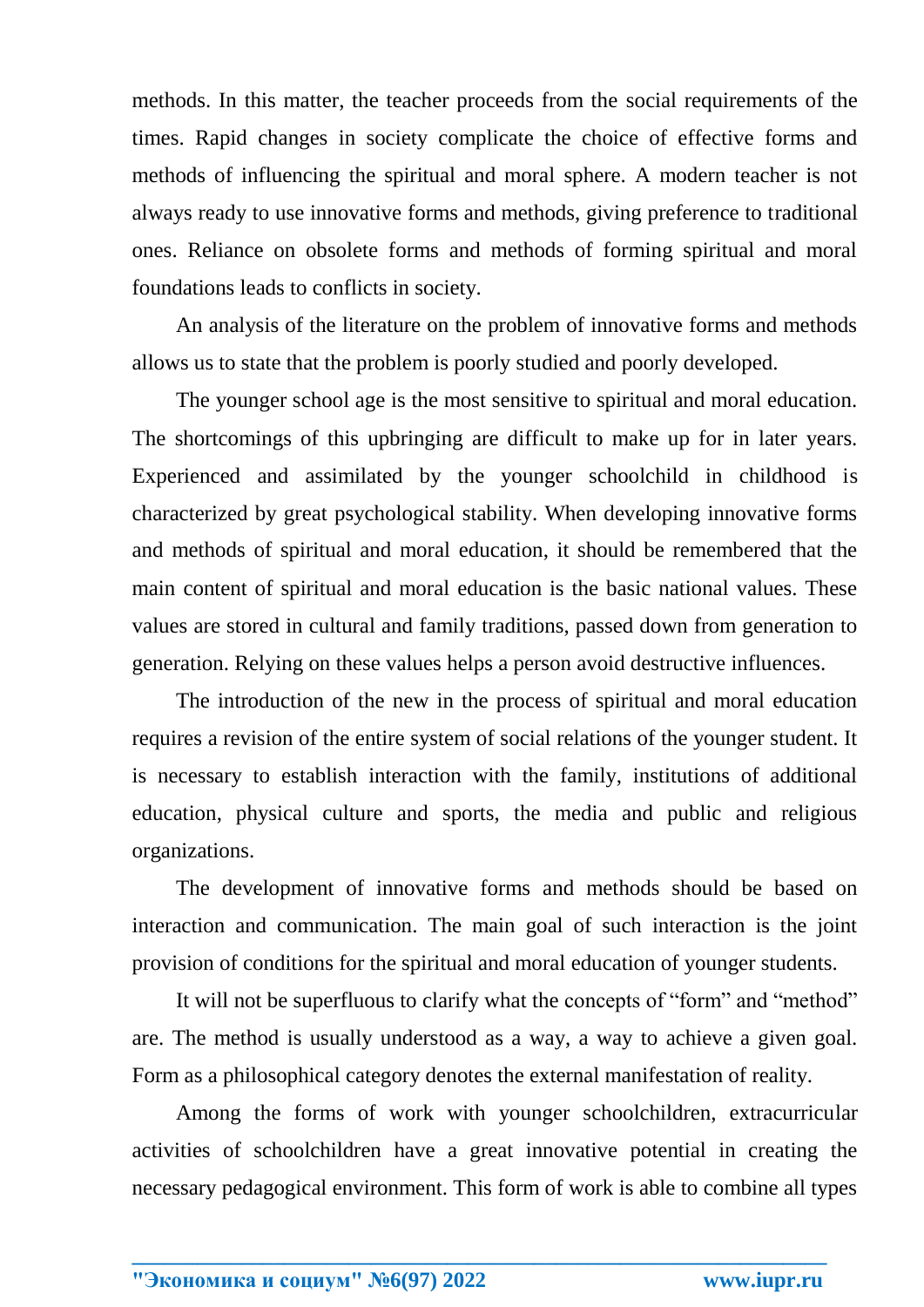of activities of younger students, in which it is possible to solve the problems of their education. Extracurricular activities meet the requirements of federal educational standards of general education, focused on the lower grades. The advantages of this form of work are that it provides students with opportunities for a wide range of activities aimed at the spiritual and moral education of schoolchildren. It should be noted that in the new Federal State Standard of General Education, a lot of attention is paid to extracurricular activities of a student.

In the context of considering innovative forms of spiritual and moral education of younger students, such a form of work as volunteering deserves attention. In addition to the fact that the student has a real opportunity to prove himself in the process of helping those in need, the students will have the experience of a unique social practice. Relying on the ideas of social work in this matter will increase the innovativeness of this form of work.

The main method by which the teacher has an educational impact of a spiritual and moral nature on the younger student is the task. For the effectiveness of such tasks, it is necessary that these tasks be internally accepted by younger students, on which the meaning of the task for him depends. If the motivation of the tasks is insufficient, their internal content may not have a valuable relationship for the younger student, and the teacher's plan will not be realized. Thus, external educational influences contribute to the formation of positive character traits and moral qualities in younger students only if they arouse a positive internal attitude in students and stimulate their conscious need for spiritual and moral development.

The next method that deserves attention is the integration method. The use of this method involves the integration of the ideas of spiritual and moral education of younger students, the main types of activities: extracurricular, extracurricular and socially useful.

The next innovative method and form in our time is often considered social project activity. The purpose of project activity is to develop the student's personality on the basis of mastering universal methods of activity. It is difficult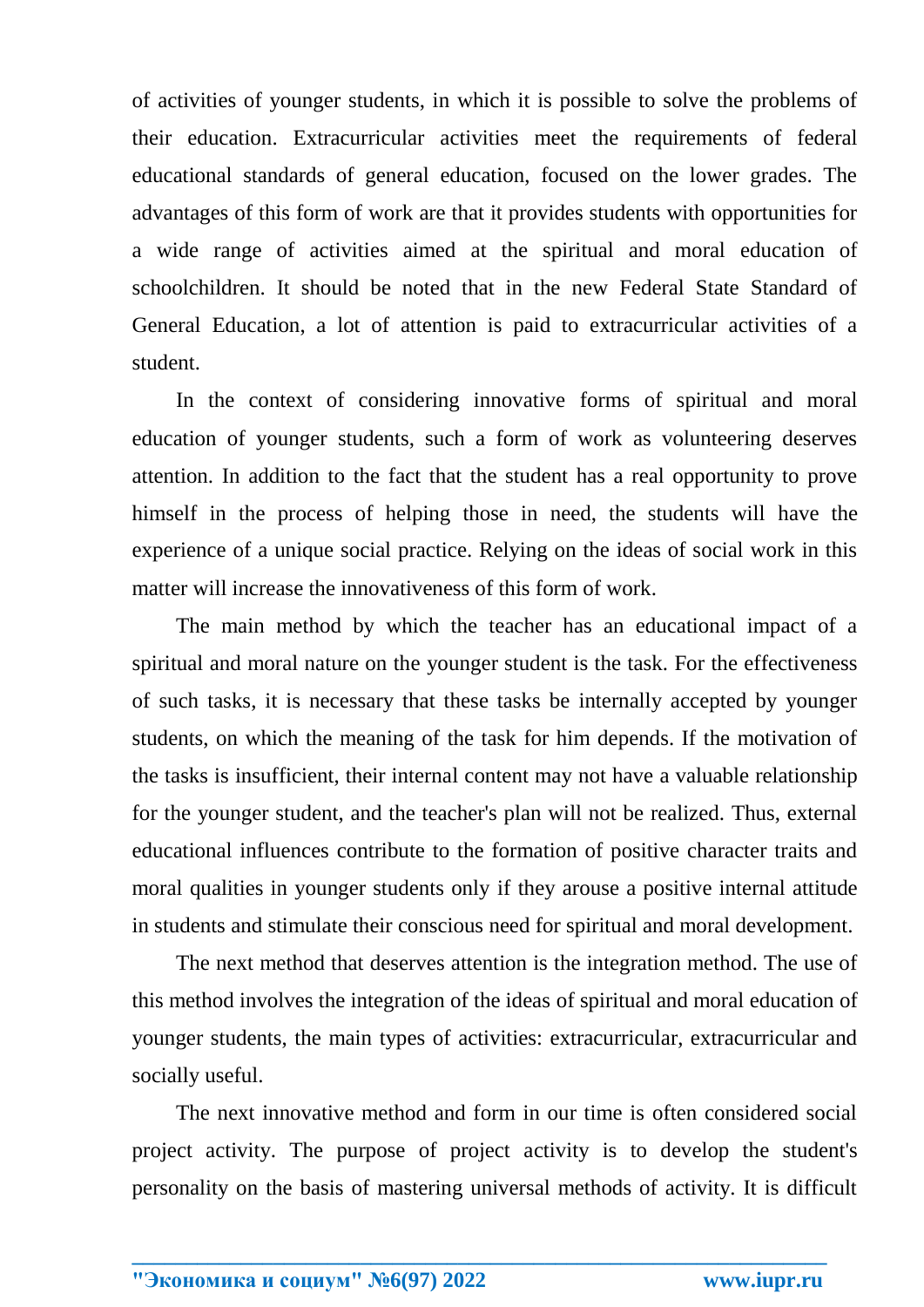for a younger student to develop with a passive perception of educational material due to age and psychological characteristics. It is his own action that can become the basis for the formation of his independence in the future. If such an activity as a project carries elements of the game, then younger students will be better included in the interaction process.

The project method is currently very widespread in training and education. The project method is a set of educational and cognitive techniques that allow solving a particular problem as a result of independent actions of students with the obligatory presentation of these results. It can be used in any school discipline, the special course of spiritual and moral education is no exception. The project method is based on the development of students' cognitive skills, the ability to independently construct their knowledge, the ability to navigate in the information space, and the development of critical thinking.

The project activity is aimed at the interaction of the teacher and the student, at the development of the student's personality, his creative abilities, is a form of assessment in the process of continuous education. The project method is focused on the independent activity of students - individual, pair, group, which students perform for a certain period of time. This is an activity that allows you to express yourself individually or in a group, try your hand, apply your knowledge, show a publicly achieved result. This method involves solving an interesting problem formulated by the students themselves. The method of projects as a pedagogical technology is a technology that involves a combination of research, search, problem methods, creative in their very essence. For the student, the project is an opportunity to maximize their potential.

Project activities of students can be implemented in creative workshops, which can be presented in the following areas: literary creativity, natural science and aesthetic course.

It is necessary to try so that students in the classroom acquire not only the skills of public defense, the ability to work with literature, but also to form an interest in finding a new one, which is so age-appropriate for curiosity and fantasy.